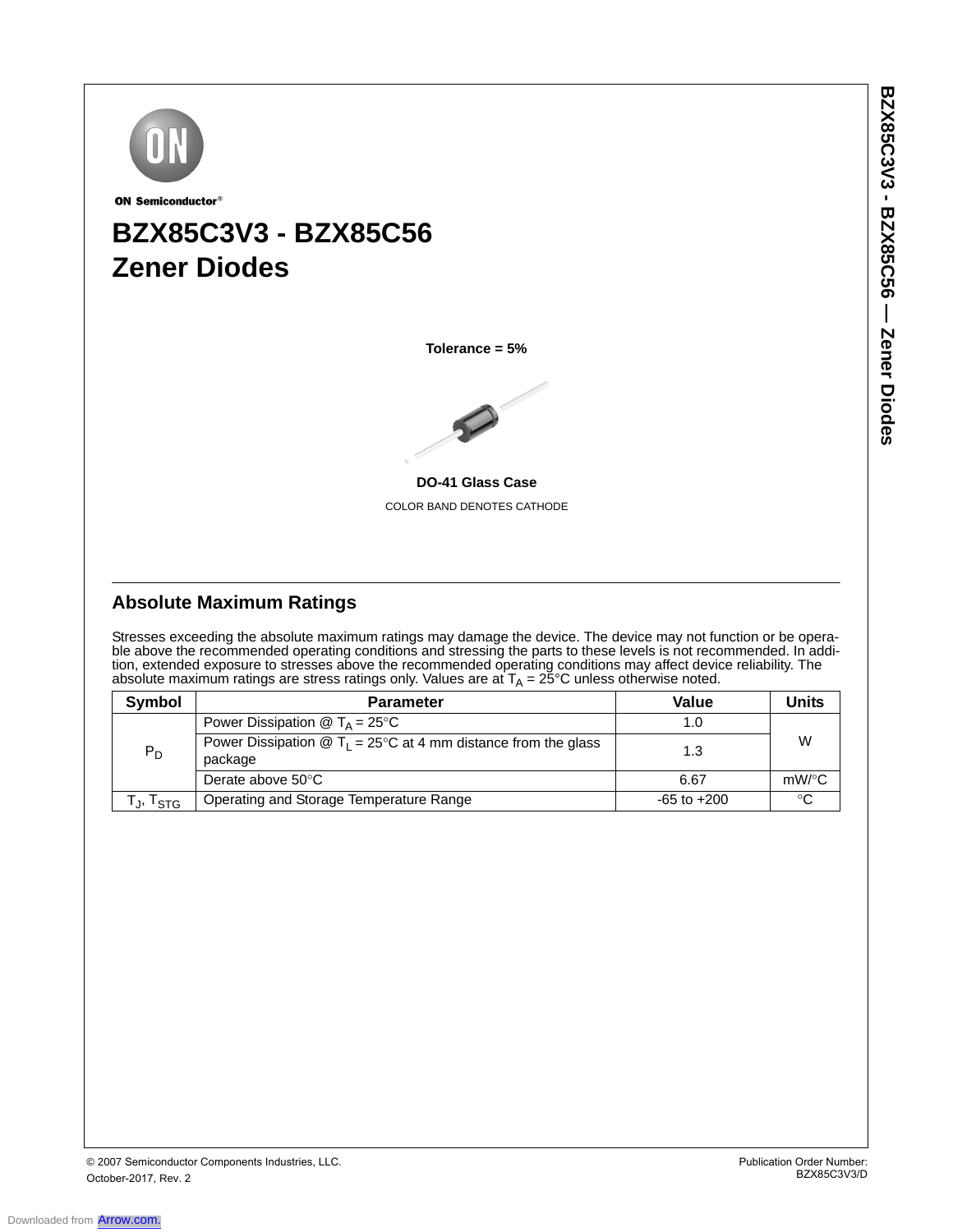BZX85C3V3 - BZX85C56 — Zener Diodes **BZX85C3V3 - BZX85C56 — Zener Diodes**

# **Electrical Characteristics**

Values are at  $T_A = 25$ °C unless otherwise noted.

|                                                                | Zener Voltage <sup>(1)</sup> |      | Zener Impedance         |                   |                         | <b>Leakage Current</b> |                   |                |
|----------------------------------------------------------------|------------------------------|------|-------------------------|-------------------|-------------------------|------------------------|-------------------|----------------|
| <b>Device</b>                                                  | $V_Z(V)$                     |      | $I_{Z}$                 | $Z_Z \otimes I_Z$ | $Z_{ZK} \otimes I_{ZK}$ |                        | $I_R \otimes V_R$ |                |
|                                                                | Min.                         | Max. | mA                      | <b>(Ω)</b>        | $(\Omega)$              | (mA)                   | µA Max.           | <b>Volts</b>   |
| BZX85C3V3                                                      | 3.1                          | 3.5  | 80                      | 20                | 400                     | 1                      | 60                | 1              |
| BZX85C3V6                                                      | 3.4                          | 3.8  | 60                      | 15                | 500                     | 1                      | 30                | 1              |
| BZX85C3V9                                                      | 3.7                          | 4.1  | 60                      | 15                | 500                     | 1                      | 5                 | 1              |
| BZX85C4V3                                                      | 4.0                          | 4.6  | 50                      | 13                | 500                     | 1                      | 3                 | $\mathbf{1}$   |
| BZX85C4V7                                                      | 4.4                          | 5    | 45                      | 13                | 600                     | 1                      | 3                 | 1.5            |
| <b>BZX85C5V1</b>                                               | 4.8                          | 5.4  | 45                      | 10                | 500                     | $\mathbf{1}$           | 1                 | $\overline{c}$ |
| <b>BZX85C5V6</b>                                               | 5.2                          | 6    | 45                      | 7                 | 400                     | $\mathbf{1}$           | 1                 | $\overline{2}$ |
| BZX85C6V2                                                      | 5.8                          | 6.6  | 35                      | 4                 | 300                     | 1                      | 1                 | 3              |
| <b>BZX85C6V8</b>                                               | 6.4                          | 7.2  | 35                      | 3.5               | 300                     | $\mathbf{1}$           | 1                 | $\overline{4}$ |
| <b>BZX85C7V5</b>                                               | 7.0                          | 7.9  | 35                      | 3                 | 200                     | 0.5                    | 1                 | 4.5            |
| BZX85C8V2                                                      | 7.7                          | 8.7  | 25                      | 5                 | 200                     | 0.5                    | $\mathbf{1}$      | 5              |
| BZX85C9V1                                                      | 8.5                          | 9.6  | 25                      | 5                 | 200                     | 0.5                    | 1                 | 6.5            |
| <b>BZX85C10</b>                                                | 9.4                          | 10.6 | 25                      | $\overline{7}$    | 200                     | 0.5                    | 0.5               | $\overline{7}$ |
| <b>BZX85C11</b>                                                | 10.4                         | 11.6 | 20                      | 8                 | 300                     | 0.5                    | 0.5               | 7.7            |
| BZX85C12                                                       | 11.4                         | 12.7 | 20                      | 9                 | 350                     | 0.5                    | 0.5               | 8.4            |
| BZX85C13                                                       | 12.4                         | 14.1 | 20                      | 10                | 400                     | 0.5                    | 0.5               | 9.1            |
| <b>BZX85C15</b>                                                | 13.8                         | 15.6 | 15                      | 15                | 500                     | 0.5                    | 0.5               | 10.5           |
| <b>BZX85C16</b>                                                | 15.3                         | 17.1 | 15                      | 15                | 500                     | 0.5                    | 0.5               | 11             |
| <b>BZX85C18</b>                                                | 16.8                         | 19.1 | 15                      | 20                | 500                     | 0.5                    | 0.5               | 12.5           |
| <b>BZX85C20</b>                                                | 18.8                         | 21.2 | 10                      | 24                | 600                     | 0.5                    | 0.5               | 14             |
| <b>BZX85C22</b>                                                | 20.8                         | 23.3 | 10                      | 25                | 600                     | 0.5                    | 0.5               | 15.5           |
| <b>BZX85C24</b>                                                | 22.8                         | 25.6 | 10                      | 25                | 600                     | 0.5                    | 0.5               | 17             |
| <b>BZX85C27</b>                                                | 25.1                         | 28.9 | 8                       | 30                | 750                     | 0.25                   | 0.5               | 19             |
| <b>BZX85C30</b>                                                | 28                           | 32   | 8                       | 30                | 1000                    | 0.25                   | 0.5               | 21             |
| BZX85C33                                                       | 31                           | 35   | 8                       | 35                | 1000                    | 0.25                   | 0.5               | 23             |
| <b>BZX85C36</b>                                                | 34                           | 38   | 8                       | 40                | 1000                    | 0.25                   | 0.5               | 25             |
| <b>BZX85C39</b>                                                | 37                           | 41   | 6                       | 45                | 1000                    | 0.25                   | 0.5               | 27             |
| <b>BZX85C43</b>                                                | 40                           | 46   | 6                       | 50                | 1000                    | 0.25                   | 0.5               | 30             |
| <b>BZX85C47</b>                                                | 44                           | 50   | 4                       | 90                | 1500                    | 0.25                   | 0.5               | 33             |
| <b>BZX85C51</b>                                                | 48                           | 54   | $\overline{\mathbf{4}}$ | 115               | 1500                    | 0.25                   | 0.5               | 36             |
| <b>BZX85C56</b>                                                | 52                           | 60   | $\overline{\mathbf{4}}$ | 120               | 2000                    | 0.25                   | 0.5               | 39             |
| $V_F$ Forward Voltage = 1.2 V Max $\textcircled{1}_F$ = 200 mA |                              |      |                         |                   |                         |                        |                   |                |

### **Note:**

1. Zener Voltage ( $V_Z$ ): The zener voltage is measured with the device junction in the thermal equilibrium at the lead temperature  $(T_L)$  at 30°C  $\pm$  1°C and 3/8" lead length.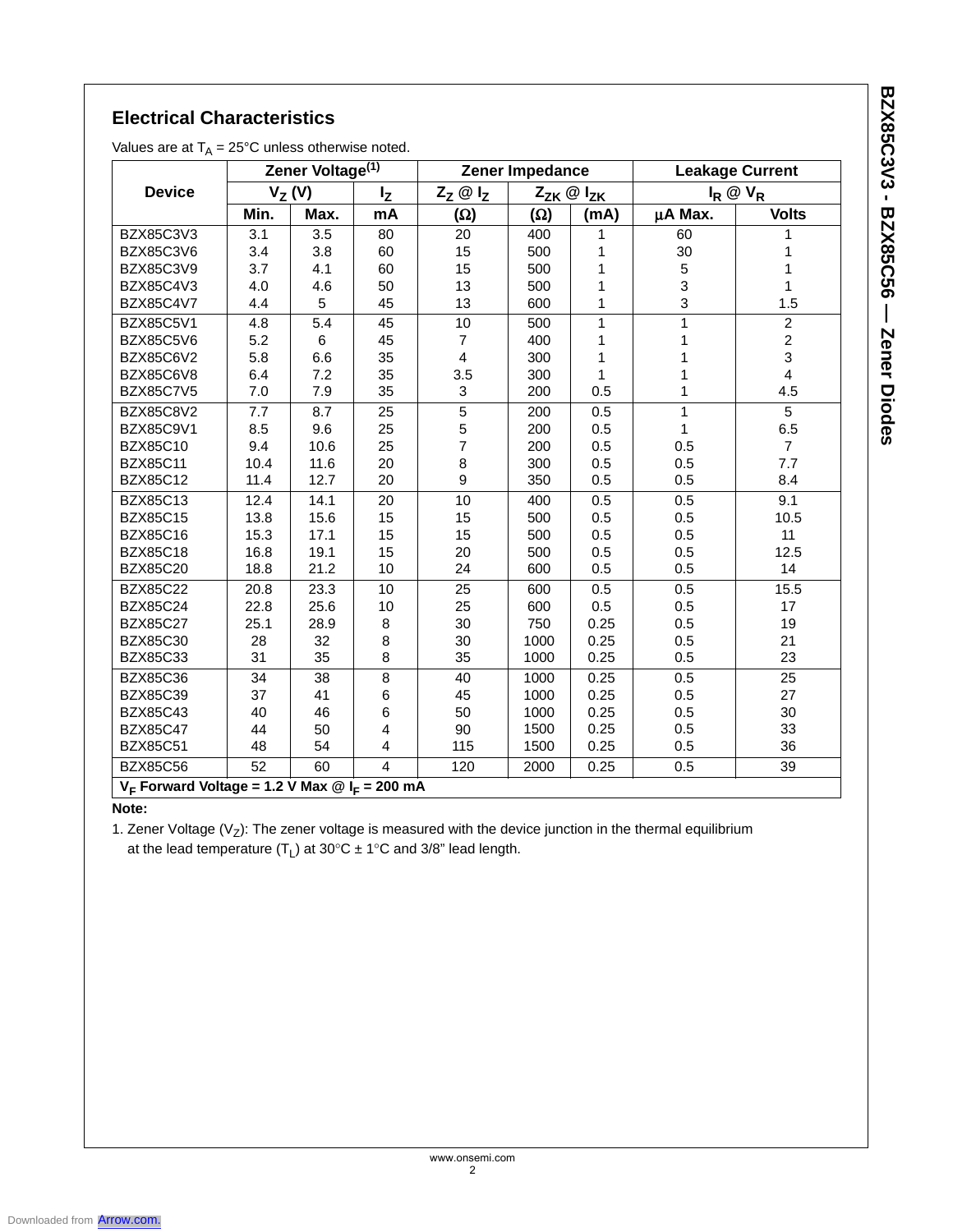| <b>Top Mark Information</b> |             |                   |                   |        |           |  |  |
|-----------------------------|-------------|-------------------|-------------------|--------|-----------|--|--|
| <b>Device</b>               | Line 1      | Line <sub>2</sub> | Line <sub>3</sub> | Line 4 | Line 5    |  |  |
| BZX85C3V3                   | <b>LOGO</b> | 85C               | 3V3               |        | XY        |  |  |
| <b>BZX85C3V6</b>            | <b>LOGO</b> | 85C               | 3V6               |        | XY        |  |  |
| BZX85C3V9                   | <b>LOGO</b> | 85C               | 3V9               |        | XY        |  |  |
| BZX85C4V3                   | <b>LOGO</b> | 85C               | 4V3               |        | XY        |  |  |
| <b>BZX85C4V7</b>            | <b>LOGO</b> | 85C               | 4V7               |        | XY        |  |  |
| BZX85C5V1                   | <b>LOGO</b> | 85C               | 5V1               |        | <b>XY</b> |  |  |
| <b>BZX85C5V6</b>            | <b>LOGO</b> | 85C               | 5V6               |        | XY        |  |  |
| <b>BZX85C6V2</b>            | <b>LOGO</b> | 85C               | 6V2               |        | XY        |  |  |
| <b>BZX85C6V8</b>            | <b>LOGO</b> | 85C               | 6V8               |        | <b>XY</b> |  |  |
| <b>BZX85C7V5</b>            | <b>LOGO</b> | 85C               | 7V <sub>5</sub>   |        | XY        |  |  |
| <b>BZX85C8V2</b>            | <b>LOGO</b> | 85C               | 8V <sub>2</sub>   |        | XY        |  |  |
| BZX85C9V1                   | <b>LOGO</b> | 85C               | 9V1               |        | XY        |  |  |
| BZX85C10                    | <b>LOGO</b> | 85C               | 10                |        | XY        |  |  |
| <b>BZX85C11</b>             | <b>LOGO</b> | 85C               | 11                |        | XY        |  |  |
| <b>BZX85C12</b>             | <b>LOGO</b> | 85C               | 12                |        | <b>XY</b> |  |  |
| BZX85C13                    | <b>LOGO</b> | 85C               | 13                |        | XY        |  |  |
| <b>BZX85C15</b>             | <b>LOGO</b> | 85C               | 15                |        | XY        |  |  |
| <b>BZX85C16</b>             | <b>LOGO</b> | 85C               | 16                |        | XY        |  |  |
| <b>BZX85C18</b>             | <b>LOGO</b> | 85C               | 18                |        | XY        |  |  |
| <b>BZX85C20</b>             | <b>LOGO</b> | 85C               | 20                |        | XY        |  |  |
| <b>BZX85C22</b>             | <b>LOGO</b> | 85C               | 22                |        | XY        |  |  |
| <b>BZX85C24</b>             | <b>LOGO</b> | 85C               | 24                |        | <b>XY</b> |  |  |
| <b>BZX85C27</b>             | <b>LOGO</b> | 85C               | 27                |        | XY        |  |  |
| <b>BZX85C30</b>             | <b>LOGO</b> | 85C               | 30                |        | XY        |  |  |
| <b>BZX85C33</b>             | <b>LOGO</b> | 85C               | 33                |        | XY        |  |  |
| <b>BZX85C36</b>             | <b>LOGO</b> | 85C               | 36                |        | XY        |  |  |
| <b>BZX85C39</b>             | <b>LOGO</b> | 85C               | 39                |        | XY        |  |  |
| <b>BZX85C43</b>             | <b>LOGO</b> | 85C               | 43                |        | XY        |  |  |
| <b>BZX85C47</b>             | <b>LOGO</b> | 85C               | 47                |        | <b>XY</b> |  |  |
| <b>BZX85C51</b>             | <b>LOGO</b> | 85C               | 51                |        | XY        |  |  |
| <b>BZX85C56</b>             | <b>LOGO</b> | 85C               | 56                |        | XY        |  |  |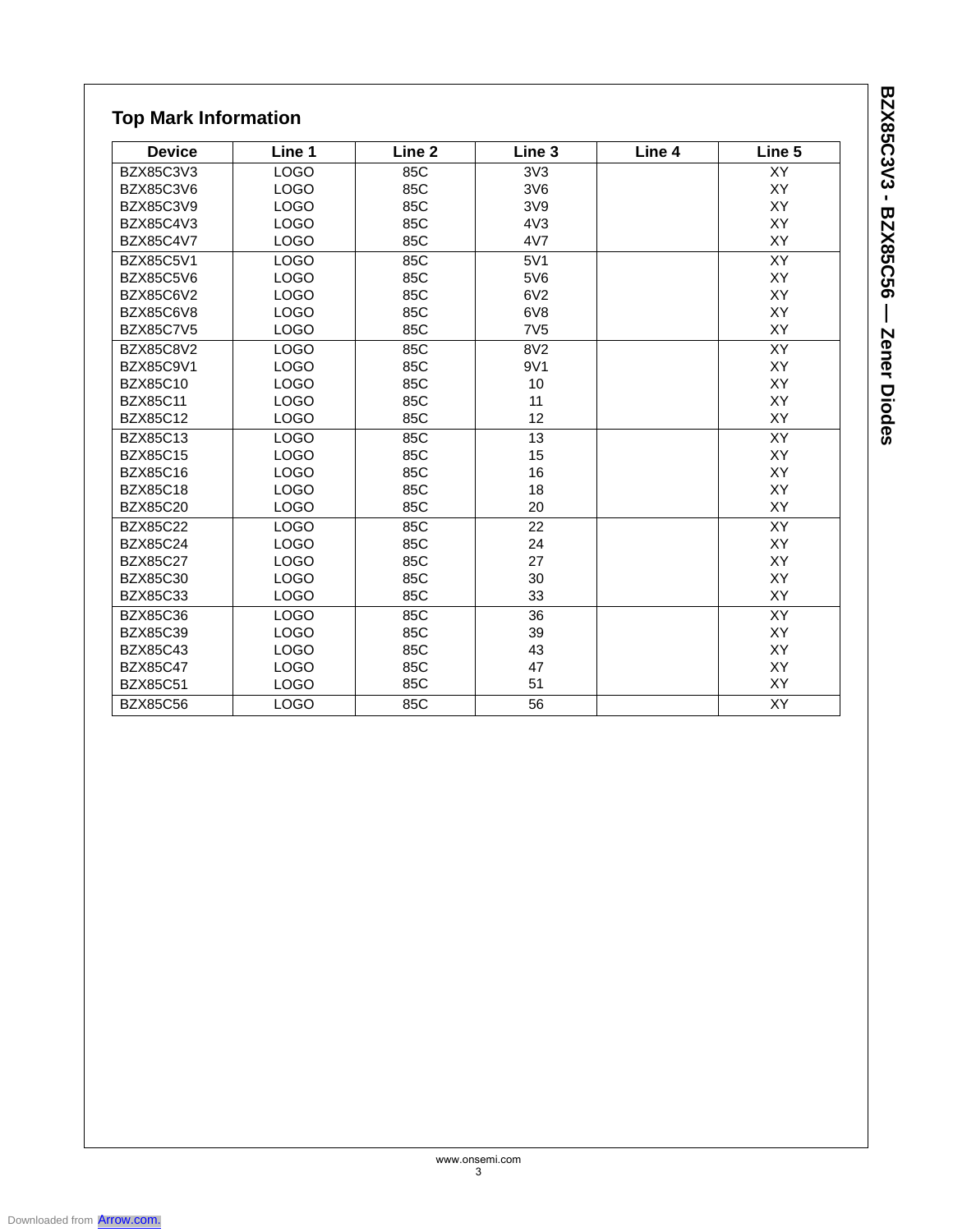## **Top Mark Information** (Continued)



#### **General Requirements:**

1.0 Cathode Band

- 2.0 First Line: (ON)- ON Semiconductor Logo
- 3.0 Second Line: Device name For 1Nxx series:  $3<sup>rd</sup>$  to  $4<sup>th</sup>$  characters of the device name.

For BZxx series: 4<sup>th</sup> to 6<sup>th</sup> characters of the device name.

- 4.0 Third Line: Device name For 1Nxx series: 5<sup>th</sup> to 6<sup>th</sup> characters of the device name. For BZXyy series: Voltage rating
- 5.0 Third Line: Device name For 1Nxx series: 7<sup>th</sup> to 8<sup>th</sup> characters of the device name.
	- (the 8th character is the large die identification)
		- For BZXyy series: Large Die Identification character

6.0 Fourth Line: Date Code - Two Digit - Six Weeks Date Code Where: X represents the last digit of the calendar year Y represents the Six weeks numeric code

7.0 Devices shall be marked as required in the device specification (PID or OSPI Test Spec).

8.0 Maximum no. of marking lines: 5

9.0 Maximum no. of digits per line: 3

10.0 OSPI logo must be 20% taller than the alphanumeric marking and should occupy the 2 characters of the specified line.

11.0 Marking Font: Arial (Except OSPI Logo)

12.0 First character of each marking line must be aligned vertically

13.0 All device markings must be based on ON Semiconductor device specification.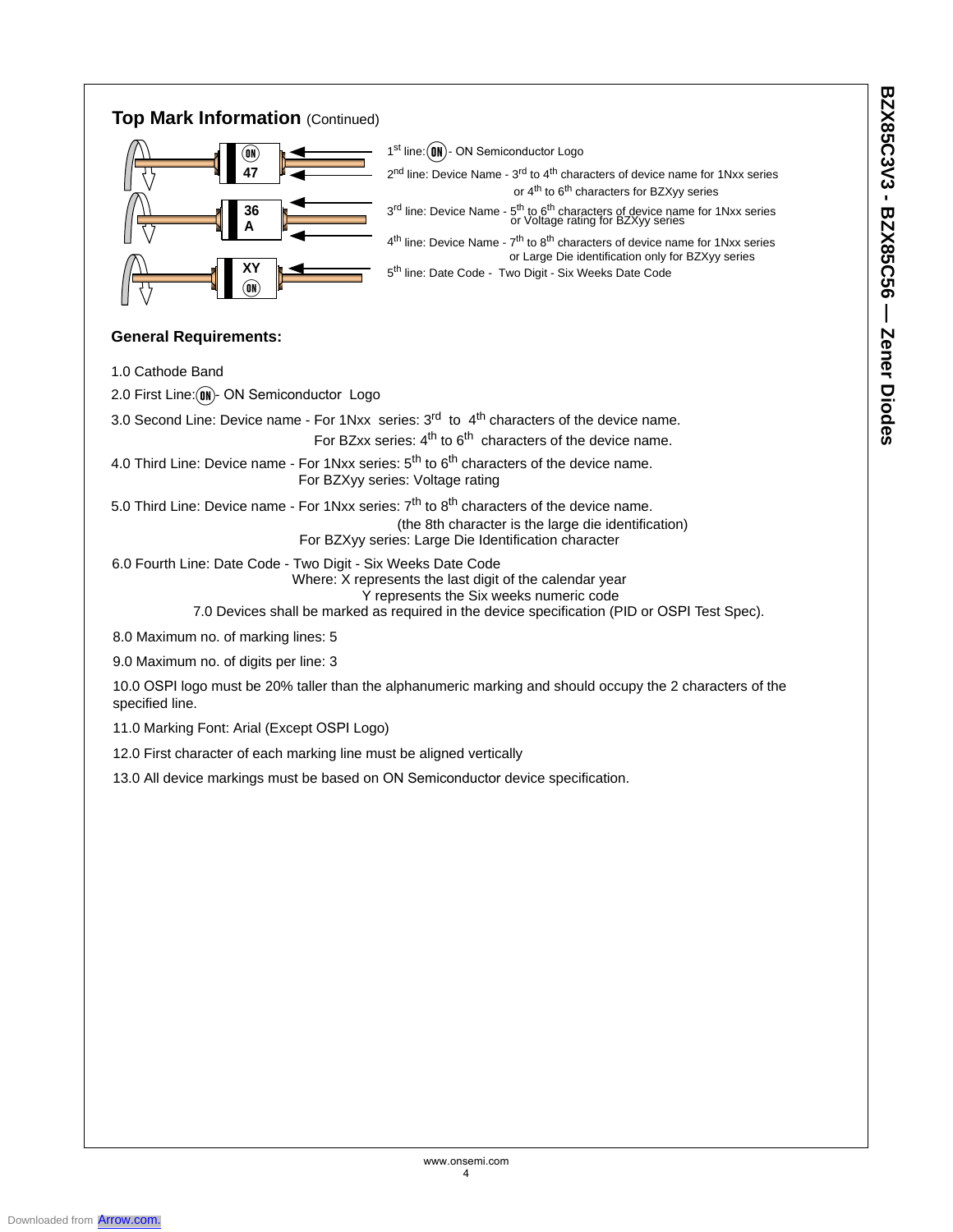